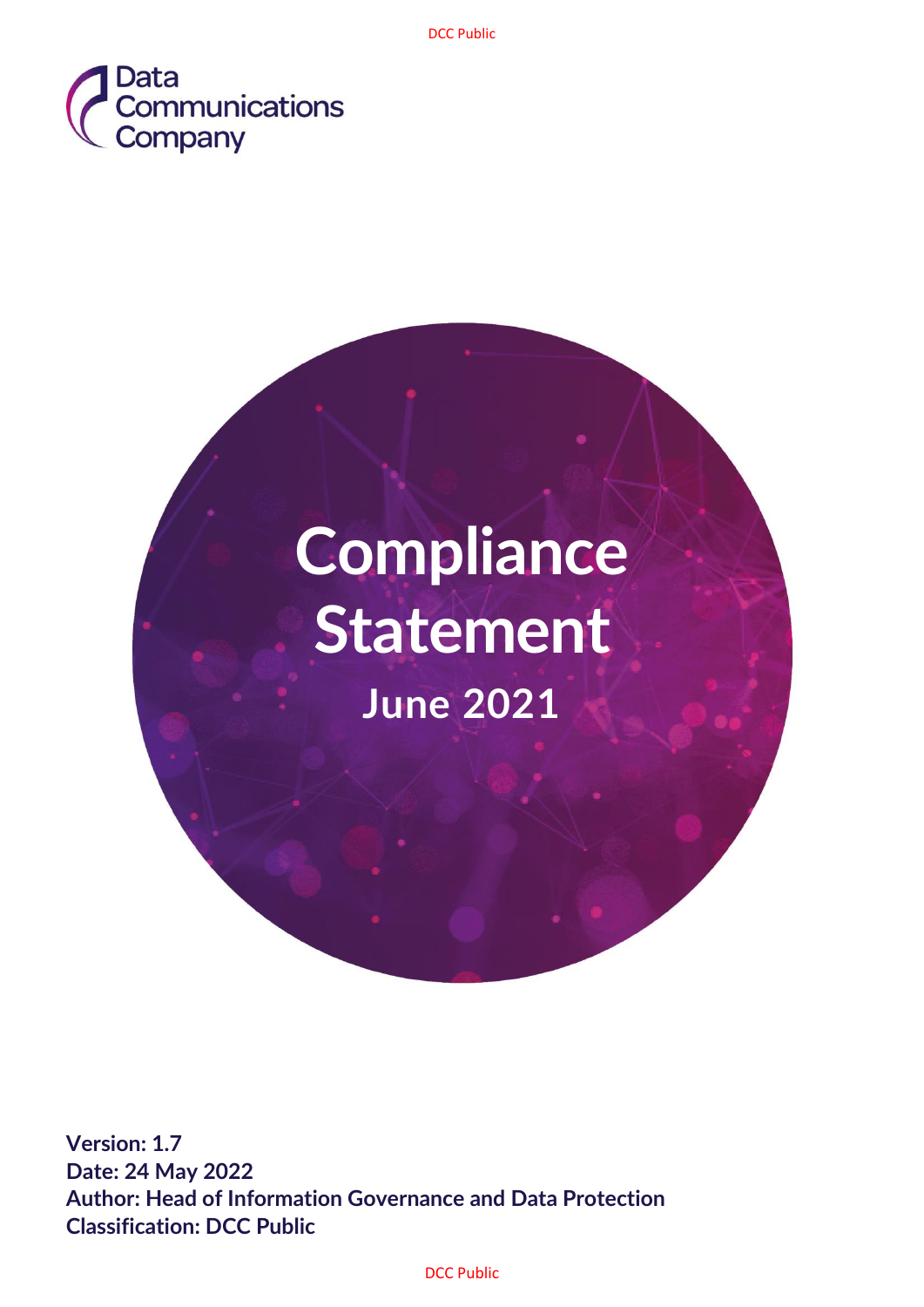# **Table of Contents**

| 3. Management of Confidential Information 4 |  |
|---------------------------------------------|--|
|                                             |  |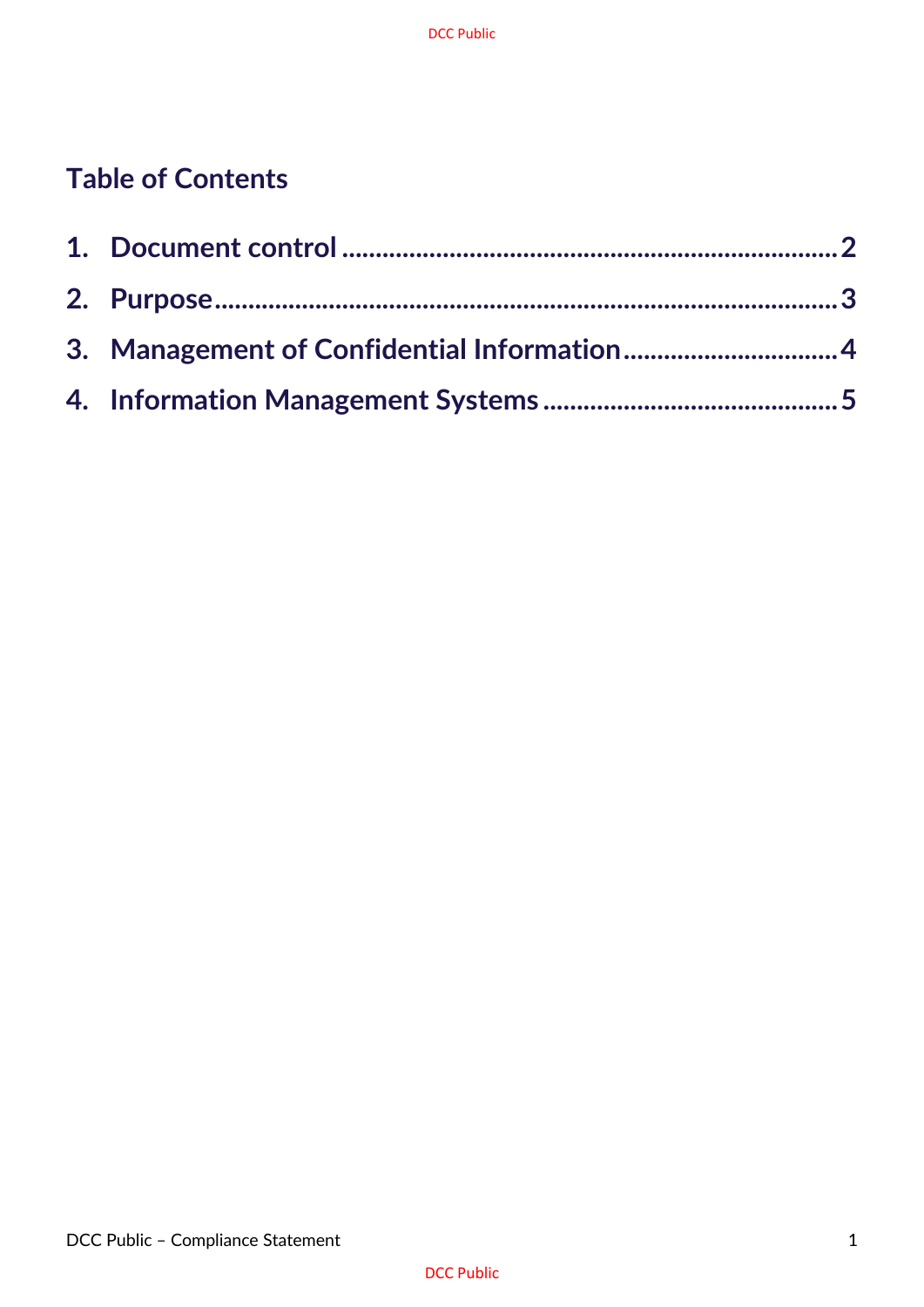## <span id="page-2-0"></span>**1. Document control**

Revision history

| <b>Revision date</b> | <b>Summary of changes</b>                                                                                                                      | <b>Changes marked</b>                     | <b>Version number</b> |
|----------------------|------------------------------------------------------------------------------------------------------------------------------------------------|-------------------------------------------|-----------------------|
| 20/12/2013           | First published                                                                                                                                | No                                        | 1.0                   |
| 10/05/2016           | Minor wording and<br>template update                                                                                                           | No                                        | 1.1                   |
| 8/10/2019            | Update to reflect new<br>approach to Confidential<br>Information                                                                               | No                                        | 1.2                   |
| 30/10/2019           | Updated based on CISO<br>review                                                                                                                | <b>No</b>                                 | 1.3                   |
| 20/11/2019           | <b>Updated based on Business</b><br>Assurance Manager review                                                                                   | No                                        | 1.4                   |
| 28/08/2020           | Updated to reflect<br>broadening scope of<br><b>Confidential Information</b><br>and added into new DCC<br>document template                    | Text change - Yes<br>Formatting - No      | 1.5                   |
| 10/06/2021           | 2021 annual review<br>Additional content added to<br>reflect working conditions<br>under COVID-19.<br>Additional minor updated to<br>body text | Yes                                       | 1.6                   |
| 24/05/2022           | Numbering issues<br>addressed                                                                                                                  | Only formatting no other<br>changes made. | 1.7                   |

**Date of next review: June 2023**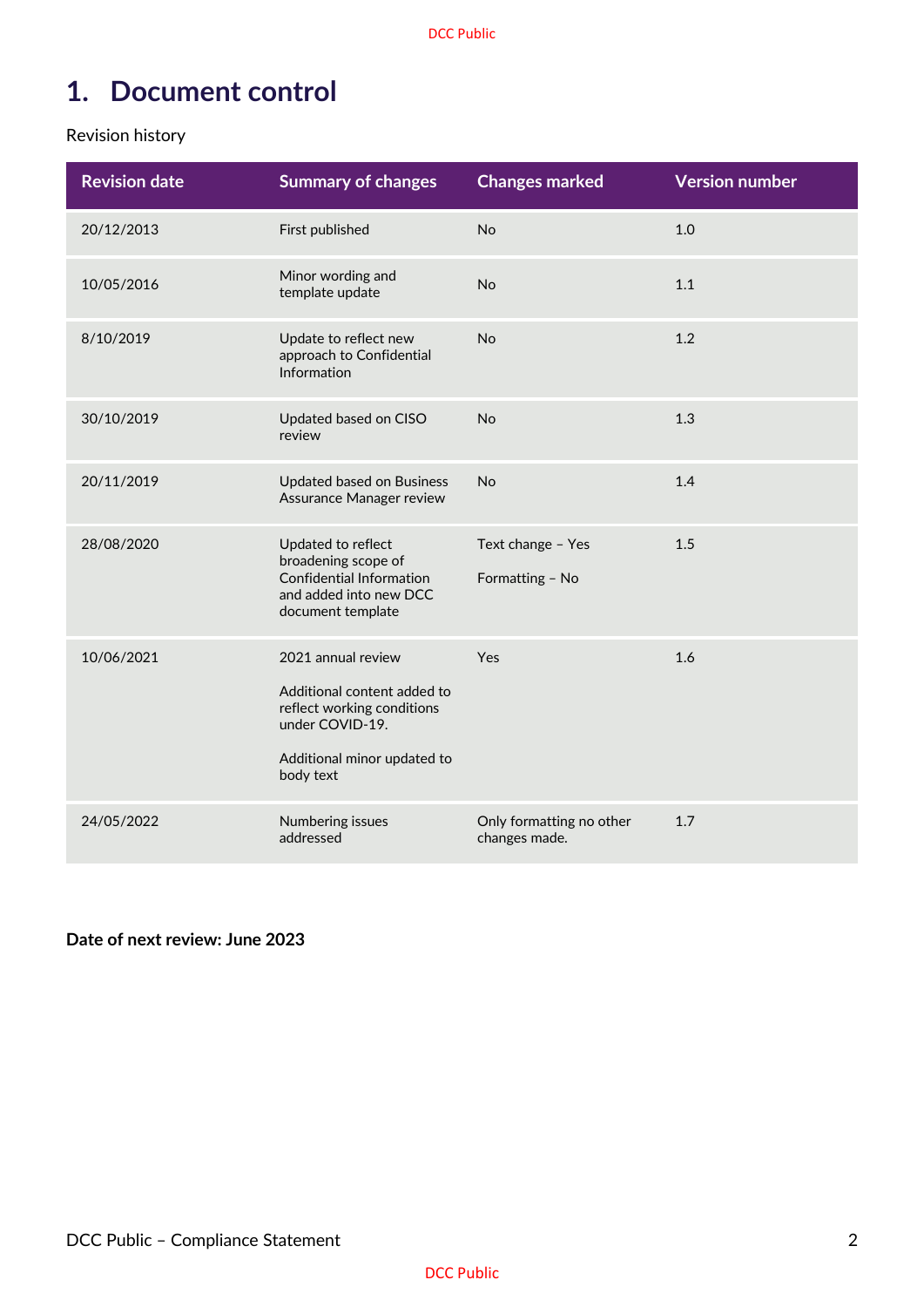### <span id="page-3-0"></span>**2. Purpose**

- 2.1 Smart DCC Ltd ("Smart DCC" is the holder of Smart Meter Communication Licence granted by the Secretary of State under sections 7AB (2) and (4) Gas Act 1986 and section 6 (1A) and (1C) of the Electricity Act 1989 (together "the Licence") and having a Licence Commencement Date of 23 September 2013.
- 2.2 This is the Compliance Statement (the "Statement") as required by Condition 10 of the Licence setting out Smart DCC's managerial and operational practices, systems and procedures to ensure that it complies with the General Prohibition pertaining to the protection of Confidential Information.
- 2.3 This Statement sets out the practices in place to ensure that Confidential Information is only used for the purposes of the Smart DCC business and is not used for any other interest including that from other areas of Capita plc, or any other organisation or person.
- 2.4 It is the responsibility of the Smart DCC to ensure that any Affiliate or Related Undertaking of Smart DCC, and any agent, consultant, or contractor of Smart DCC are also governed by the conditions of this Statement.
- 2.5 This Statement may only be revised with the approval of the Gas and Electricity Markets Authority that is established under section 1 of the Utilities Act 2000 (the "Authority").
- 2.6 Smart DCC is a wholly owned subsidiary of Capita plc and is regulated by the Authority.
- 2.7 Smart DCC has been granted the Licence to establish and manage the smart metering communications infrastructure which is governed by the Smart Energy Code and those documents referenced therein.
- 2.8 Smart DCC is responsible for the establishment and enduring governance of the smart metering communications infrastructure and during its term shall collect and create information in order to provide these services. Such information consists of design documentation, business process models, audit information, service management data, service user contact details, billing data and management information.
- 2.9 Smart DCC takes all appropriate steps within its power to ensure compliance with the terms of this Statement.
- 2.10 Words or expressions that are not specifically defined in this document shall, where applicable, have the meaning given to them in the Licence.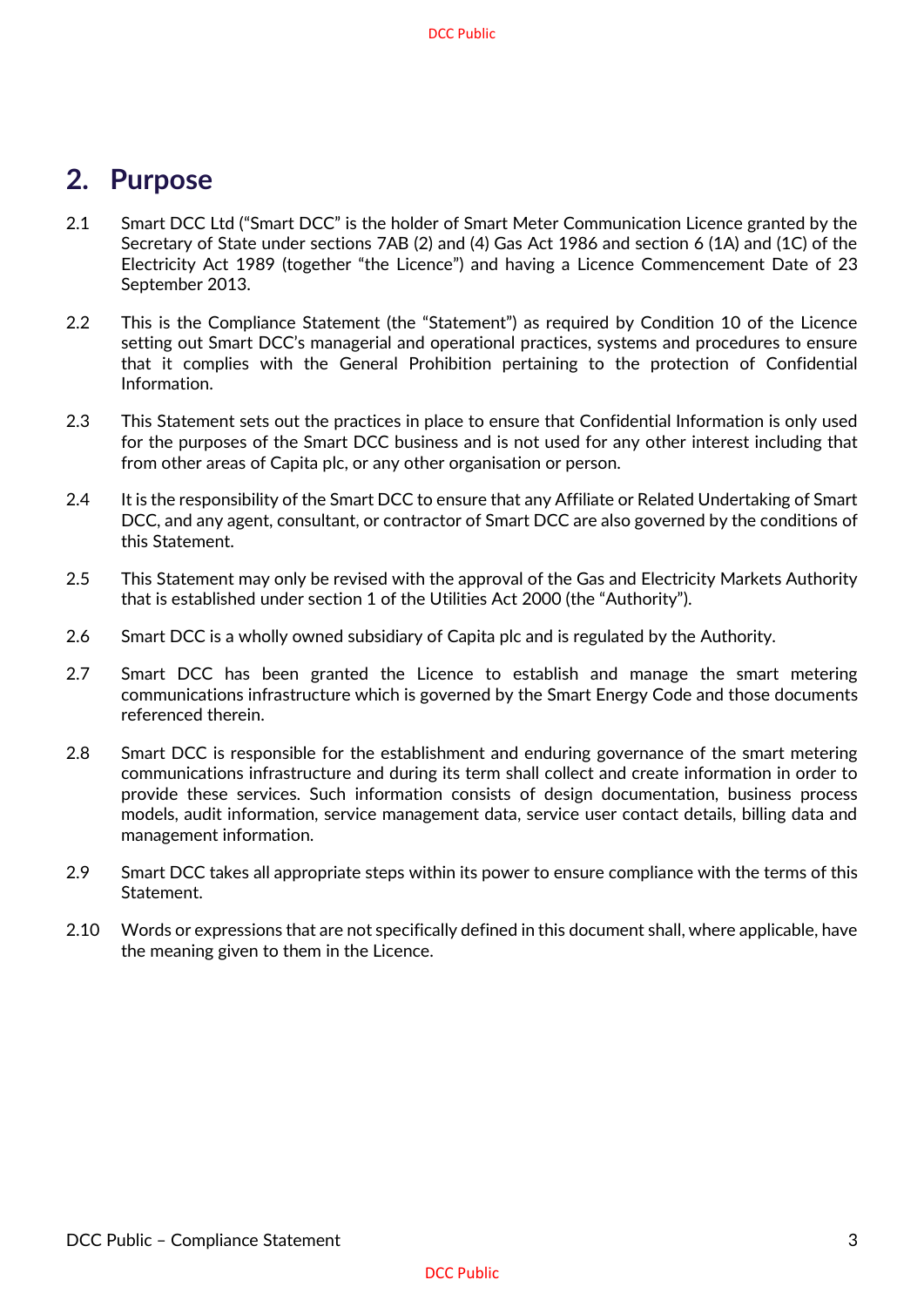## <span id="page-4-0"></span>**3. Management of Confidential Information**

- 3.1 Confidential Information is defined within the Licence as "information that is provided to the Licensee (whether directly or indirectly) by any person in connection with the Authorised Business of the Licensee, including information that is provided under or pursuant to the Smart Energy Code, Retail Energy Code or the provisions of any External Service Provider Contract to which the Licensee is a party (and includes any personal data and sensitive personal data within the meaning of the Data Protection Act 1998)"
- 3.2 The Data Protection Act 1998 remains as a reference in the Licence but has since been replaced by the Data Protection Act 2018 and the UK General Data Protection Regulation. Smart DCC therefore takes as its reference the current data protection legislation for the definition of personal data.
- 3.3 Provisions relating to DCC's management of Confidential Information in the Licence are set out in Condition 8 Part C of the Licence (which requires DCC to hold appropriate certification relating to information security, and in Condition 10 of the Licence relating to the protection of Confidential Information.
- 3.4 The smart metering communications infrastructure has been designed such that all consumption data sent between service users and smart meters is encrypted and is therefore not visible to Smart DCC.
- 3.5 A register of Confidential Information assets is maintained which identifies the purpose of the information asset and formally assigns ownership of each to an information asset owner (a member of the Smart DCC executive committee). The register captures all important information assets such as system documentation, database content and contracts.
- 3.6 Those members of the Smart DCC Executive Committee who have been assigned as the authorised processors of Confidential Information are formally included within information management processes in order that appropriate authorisation is provided for all data being accessed, disclosed or changed.
- 3.7 Requests for the disclosure of, or access to, Confidential Information are recorded using the log maintained by the Commercial Director's team and may be validated if justified appropriately. Only then may Confidential Information be shared with DCC customers or service providers, and only where a valid business purpose for receiving the Confidential Information has been identified. Internally the Business Improvement and Audit team will ensure compliance with this process, as will the Independent Compliance Officer following requirements within Licence Condition 12 and overall compliance with Chapter 3 of the Licence. Other auditors may access Confidential Information through signed contracts which contain non-disclosure agreements.
- 3.8 Confidential information is managed in accordance with the following principles:
	- Data is only retained for periods necessitated by the purposes of its use
	- Data is stored in as few places possible and for as short a time as possible
	- Data is disclosed only to those who need to have access for identified business purposes

#### 3.9 Physical data is:

- Stored in fixed lockable containers
- Transferred using secure methods (e.g. a secure courier)
- Shredded or otherwise destroyed when no longer required

#### DCC Public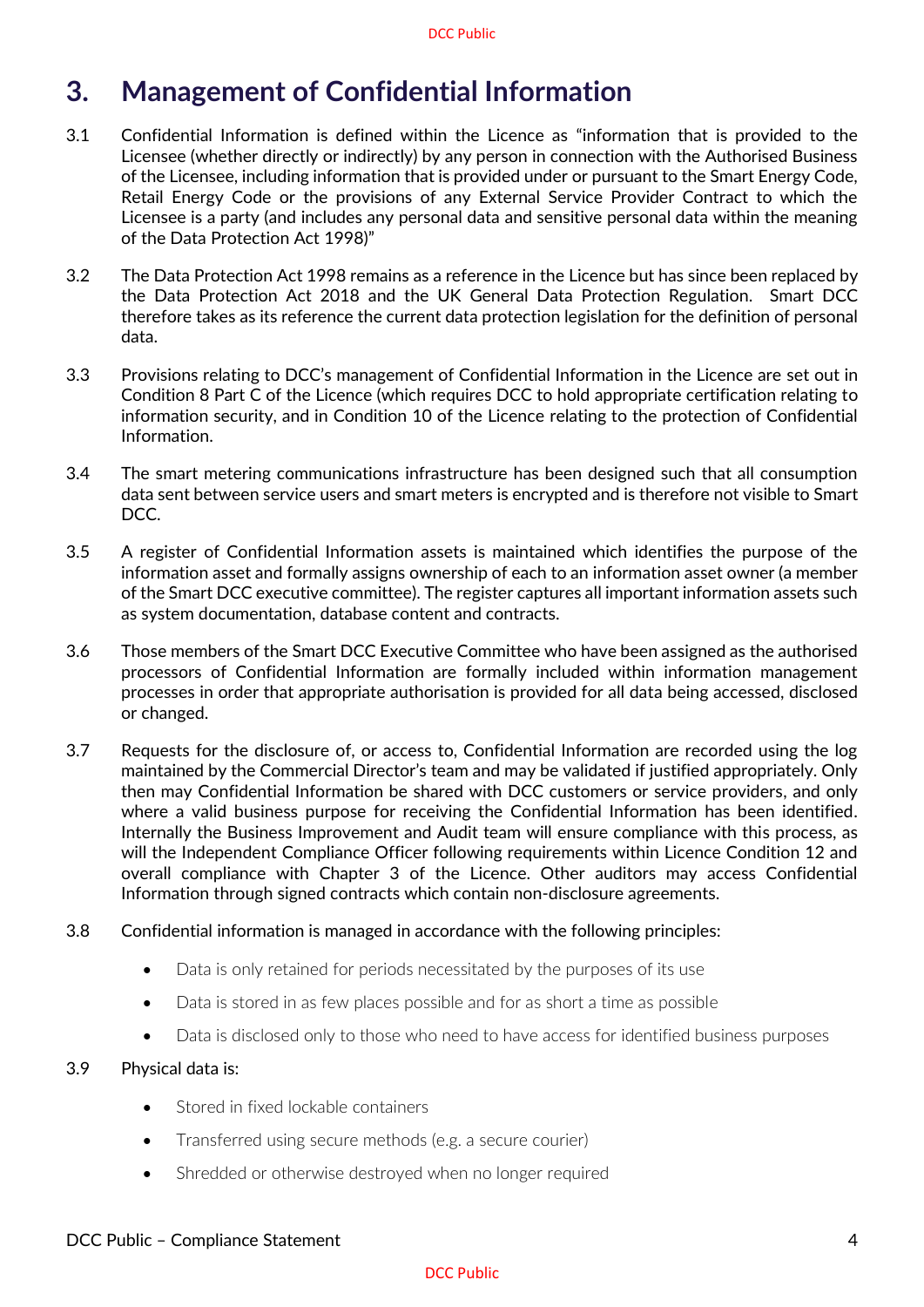#### 3.10 Electronic data is:

- Protected using user authentication and defined access controls
- Encrypted when being transmitted over secure communications channels
- Securely deleted when no longer required
- 3.11 All Smart DCC employees have specific obligations towards the protection of information within their terms and conditions of employment and disciplinary processes shall be used should those conditions not be met.
- 3.12 All Smart DCC employees are provided with mandatory annual training on topics including cyber and information security, fraud, data privacy and Smart DCC's Regulatory obligations. For those Smart DCC employees who are provided access to Confidential Information, additional guidance is provided on their responsibilities towards the correct handling (aligned to those principles stated within section 3.8, 3.9 and 3.10).
- 3.13 Smart DCC's Information Classification and Handling Standard, which is mandatory reading for all Smart DCC staff, contractors and consultants, sets out the requirements for the identification, classification, management, storage and disclosure of Smart DCC's Confidential Information, and the management, storage and disclosure of  $3<sup>rd</sup>$  party Confidential Information. The Standard additionally provides the controls which must be in place to protect the confidentiality, integrity and availability of information to ensure compliance with Smart DCC's legal, regulatory and contractual obligations.
- 3.14 Because of increased levels of remote working arising from the COVID-19 pandemic, additional mandatory training and guidance has been provided to all Smart DCC staff, contractors and consultants to ensure that the same standards of information security and handling are maintained when working remotely.
- 3.15 All contracts with Smart DCC agents, consultants, and contractors include obligations for the protection and management of Confidential Information. All such people who work on Smart DCC premises and with Smart DCC's information undertake the same training as DCC employees. DCC is mindful of its obligations to ensure its staff, contractors and its Service Providers are aware of and will act on their obligations.

## <span id="page-5-0"></span>**4. Information Management Systems**

- 4.1 The smart metering communications infrastructure provides the interface between Service Users and consumer smart meters. The infrastructure is presented to Service Users as a number of interfaces through which communications data may be sent. Message data sent by service users is validated and transformed before being sent to the smart meters. A similar process is followed for the return path.
- 4.2 All Confidential Information is processed under the principle of 'least privilege' whereby access is only granted to those users with an approved justification, i.e. where such access is necessary to fulfil their role. By default, logical and physical controls prevent access to information unless such access is explicitly granted.
- 4.3 All Smart DCC systems have been procured for the sole use of smart metering. The Smart DCC IT systems are separated from other systems used by other divisions of Capita plc or their customers. Logical access controls are in place to ensure that only authorised and authenticated users have access and that data remains segregated.